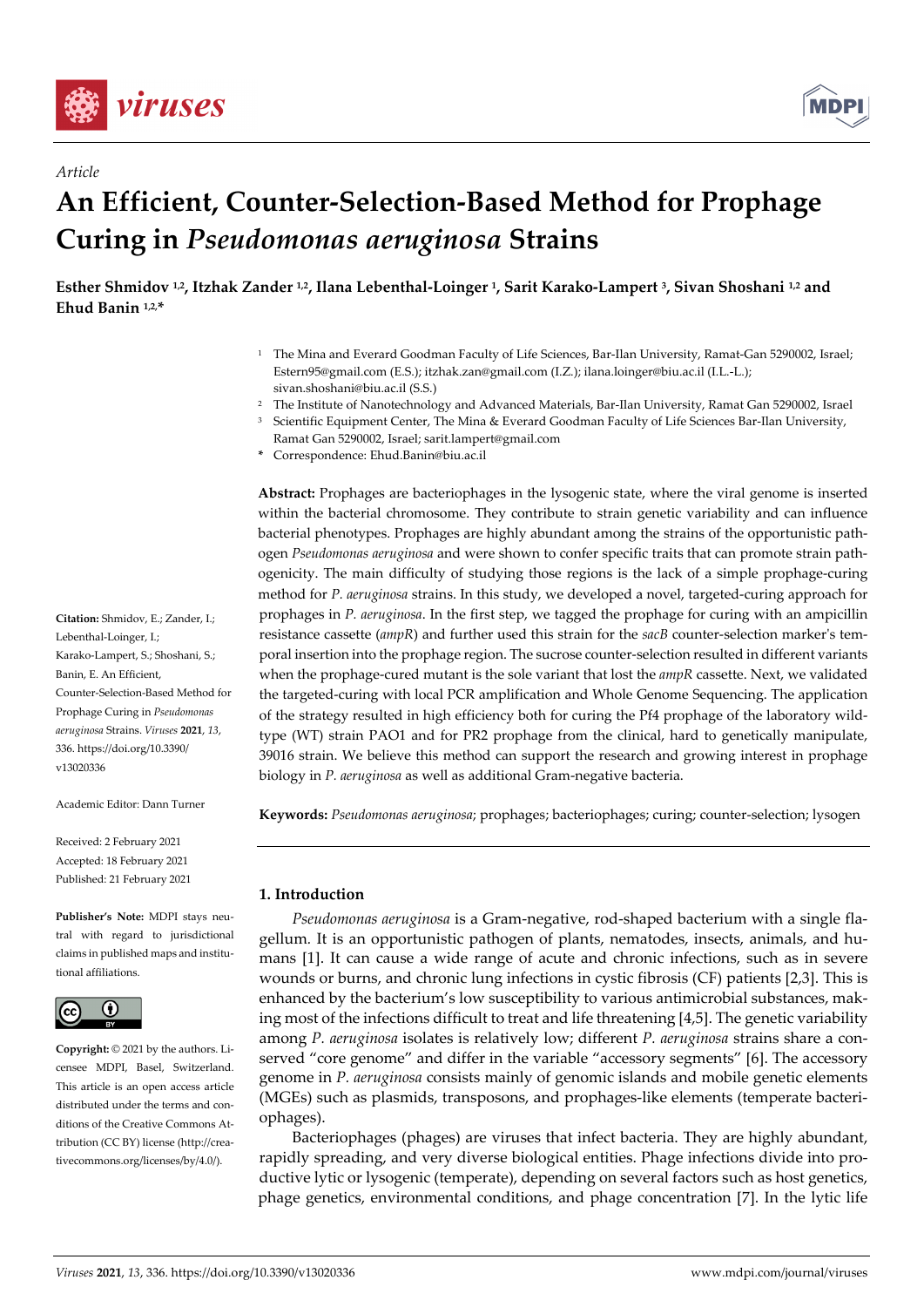cycle, phage infection is usually followed by intensive viral DNA replication, eventually leading to a high rate of new phage production and bacterial host cell lysis. In the lysogenic life cycle, the viral genome is integrated into the bacterial genome as a prophage and further replicates throughout bacterial cell division. A temperate phage can be triggered into the lytic cycle (excision event) spontaneously at a low frequency or by an external stressor such as bacterial DNA damage and physical or chemical factors [7]. The integration of a lysogenic phage into the bacterial genome can influence bacterial phenotypes by providing new traits such as antibiotic resistance, metabolic factors, as well as immunity against specific viral re-infections [7,8]. In some pathogenic bacterial species, prophages encode virulence factors and mediate bacterial adaptation in ecological niches [9]. As mobile elements, prophages are an essential tool for horizontal gene transfer between bacteria and, among other factors, contribute to strain genetic variability.

Most *P. aeruginosa* strains were identified to contain at least one prophage-like element; some are poly-lysogens, harboring several prophages in their genome [10,11]. Lysogenic phages in *P. aeruginosa* have been shown to confer selective beneficial traits, such as O antigen conversion, biofilm development, and virulence [12–14].

The PAO1 laboratory strain contains Pf1-like filamentous phage (Pf4) as a prophage that plays a role in small colony variant (SCV) formation during *P. aeruginosa* biofilm development and has a symbiotic role in bacterial biofilm formation [15,16]. Moreover, 39016 is a clinical isolate of *P. aeruginosa* that phenotypically differs from the laboratory wildtype (WT) strain PAO1; it exhibits a slower growth rate, reduced motility, and higher biofilm production levels [17]. The prophage-region screening of the published genome of the 39016 strain revealed that it contains five different prophage-like regions in its genome, and four of them are predicted to be intact and able to create infectious virions. As 39016 and PAO1 share the high conserved "core genome" and considering the phenotypic variation among these two strains, the prophage regions of 39016 are likely to influence the bacterial physiology and virulence.

A comparison of isogenic strains that differ only in their prophage region can contribute to understanding the biological role of a specific phage to the observed traits, the overall prophages contribution, and the cross-regulation between the prophages in polylysogenic strains. The main difficulty for this type of study is the lack of a simple and efficient experimental method for curing prophages in *P. aeruginosa* strains.

Previously described prophage curing methods, both for Gram-negative and Grampositive bacteria, mostly relied on promoting the phage loss with the use of DNA-damaging reagents and the activation of the SOS-response and thus potentially causing a variety of genomic mutations in the bacterial genome, which might result in further variation of the phenotypes [18,19]. Here, we introduce a simple, non-SOS based, highly efficient prophage curing method in *P. aeruginosa*, using the Gram-negative popular counter-selection marker *sacB* [20]*.* We applied the prophage curing method on Pf4 from the WT strain PAO1 and a prophage from the clinical isolate 39016, herein termed PR2. The method can theoretically be applied for all the Gram-negative bacteria containing an intact, excisable prophage in their genome, allowing a better investigation of the prophages and their contribution to bacterial physiology and virulence.

## **2. Materials and Methods**

#### *2.1. Bacterial Strains, Plasmids and Growth Media*

The bacterial strains and plasmids used in this study are listed in Table 1. Primers are listed in Supplementary Table S1. All strains were grown on LB (Luria-Bertani broth, Difco, Sparks, MD, USA) at 37 °C unless otherwise specified. For the insertion processes, the following media were used: Vogel Bonner Minimal Medium (VBMM) [21], *Pseudomonas* Isolation Agar (PIA, Difco, Sparks, MD, USA), and No salt Luria-Bertani (NSLB) + 10% sucrose. For the plasmid curing assay and  $DH5\alpha$  heat shock, BHI (Brain Heart Infusion broth, Difco, Sparks, MD, USA) media was used. Antibiotic concentrations used in this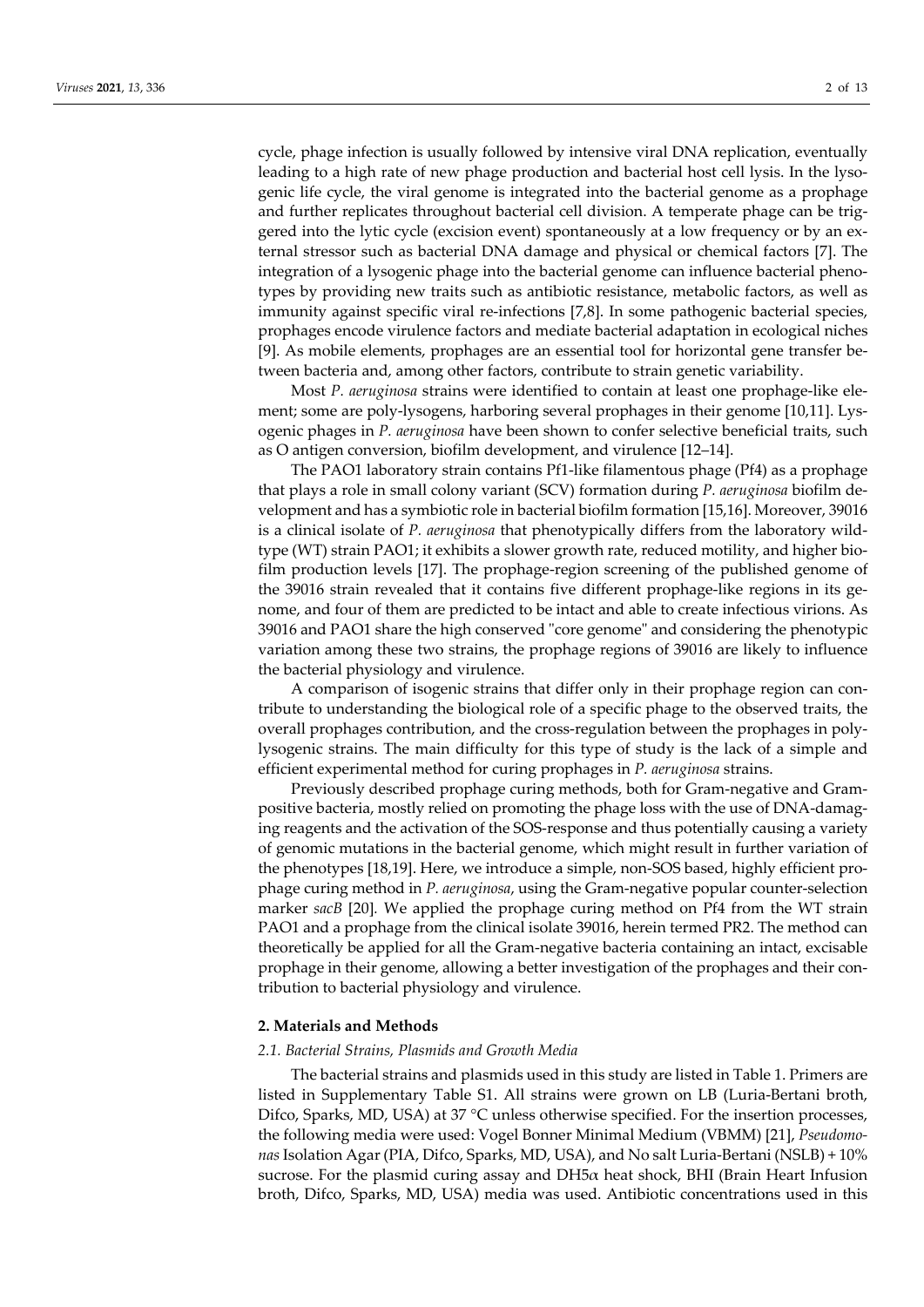study were 300 μg/mL carbenicillin (Crb) and 50 μg/mL gentamicin (Gm) for *P. aeruginosa* and 100 μg/mL ampicillin (Amp) and 30 μg/mL Gm for *Escherichia coli*.

| <b>Strain or Plasmid</b>                                                    | Description                                                                   | Source                  |
|-----------------------------------------------------------------------------|-------------------------------------------------------------------------------|-------------------------|
| P. aeruginosa strains                                                       |                                                                               |                         |
| <b>PA01</b>                                                                 | <b>WT</b>                                                                     | $[22]$                  |
| PAO1 APf4                                                                   | PAO1, APf4                                                                    | This study              |
| PAO1 ΔpfiT                                                                  | PAO1, APAO729::Crbr                                                           | $[23]$                  |
| 39016                                                                       | LMG 27,647 P. aeruginosa (Schoeter 1872) migula                               | BCCM-biological origin: |
|                                                                             | 1900 AL                                                                       | keratitis patients      |
| 39016/PR2_ampR                                                              | 39016, ΔPA39016_000100015::Crb <sup>r</sup>                                   | This study              |
| 30916 ΔPR2/Gm <sup>r</sup>                                                  | 39016, APR2::Gm <sup>r</sup>                                                  | This study              |
| 30916 APR2                                                                  | 39016, APR2                                                                   | This study              |
| E. coli strains                                                             |                                                                               |                         |
|                                                                             | F- Φ80lacZ∆M15 ∆(lacZYA-argF) U169 recA1                                      |                         |
| $DH5\alpha$                                                                 | endA1 hsdR17 (rK-, mK+) phoA supE44 $\lambda$ -thi-1                          | Bio-Lab                 |
|                                                                             | gyrA96 relA1.                                                                 |                         |
| S <sub>17</sub>                                                             | E. coli S17 thi, pro, hsdR, recA::RP4 -2-Tc::Mu                               | [24]                    |
|                                                                             | aphA::Tn7, λ-pir, Smr, Tpr                                                    |                         |
| Plasmids                                                                    |                                                                               |                         |
| pUCP18-Ap                                                                   | Crb <sup>r</sup> (for P. aeruginosa), Amp <sup>r</sup> (for E. coli), overex- | $[25]$                  |
|                                                                             | pression plasmid, lacZ promoter                                               |                         |
| pDONRPEX18Gm                                                                | Gm <sup>r</sup> and Cm <sup>r</sup> , pEX18Gm containing a HindIII            | $[21]$                  |
|                                                                             | flanked, attP cloning site from pDONR201                                      |                         |
|                                                                             | Cm <sup>r</sup> and Gm <sup>r</sup> , PA39016_000100015 upstream and          |                         |
| pDONER/Am-                                                                  | downstream fragments with AmpR cassette in-                                   | This study              |
| pRin_PR2                                                                    | serted into pDONRPEX18Gm by Gateway recombi-                                  |                         |
|                                                                             | nation                                                                        |                         |
|                                                                             | Cm <sup>r</sup> and Gm <sup>r</sup> , PA39016_000100043 and                   |                         |
| pDONER/PR2_SacB                                                             | PA39016_000100035 fragments inserted into                                     | This study              |
|                                                                             | pDONRPEX18Gm by Gateway recombination                                         |                         |
| Cm <sup>r</sup> and Gm <sup>r</sup> , PA0725 upstream and downstream        |                                                                               |                         |
| pDONER/Pf4_SacB fragments inserted into pDONRPEX18Gm by Gate-<br>This study |                                                                               |                         |
| way recombination                                                           |                                                                               |                         |

**Table 1.** Strains and plasmids used in the study**.** 

r for resistance

#### *2.2. DNA Manipulation and Plasmid Construction*

Genomic extraction was performed using the DNeasy Blood & Cell Culture DNA Kit (Qiagen, Hilden, Germany). For DNA fragment amplification, Phusion High-Fidelity DNA Polymerase (Thermo) was used. DNA fragments upstream and downstream to the deletion/insertion region were amplified from genomic DNA using PCR. The amplified inserts were cleaned using NucleoSpin Gel and PCR Clean-up (MACHEREY-NAGEL). *ampR* cassette was amplified from the plasmid pUCP18-Ap using PCR (primers ampR\_F and ampR\_R). The segments were inserted into pEX18Gm-GW plasmid by recombination (Gateway recombination system and BP Clonase enzyme, Invitrogen, Carlsbad, CA, USA). The DNA Polymerase ReddyMix PCR Kit and M13\_F and M13\_R universal primers were used to verify successful plasmid transformations. The plasmids were extracted with QIAprep spin miniprep kit (QIAGEN, Hilden, Germany) and sequenced. All of these processes were carried out according to the manufacturer's instructions.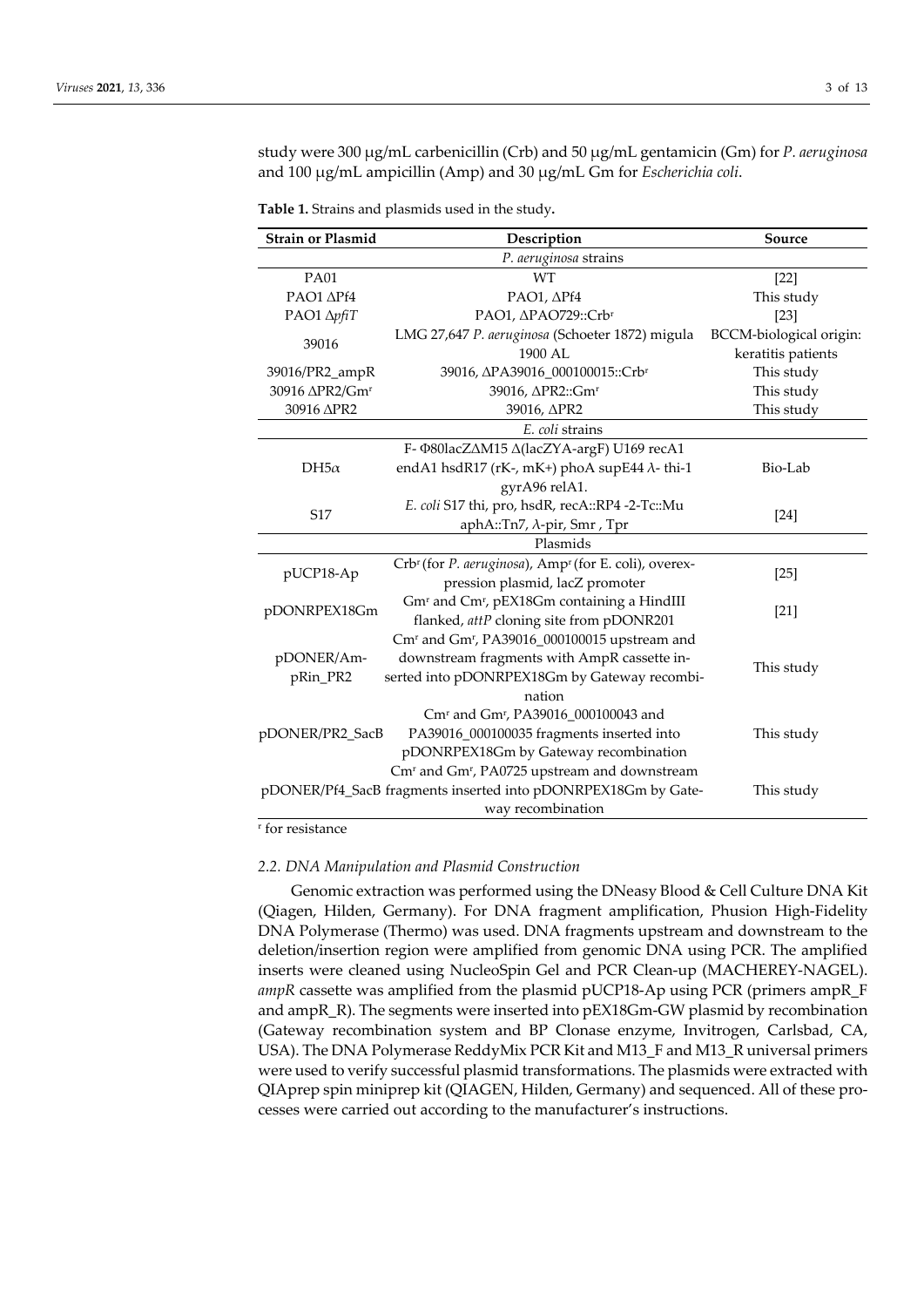## *2.3. Insertion of ampR into Phage Region*

The PAO1/Pf4\_ampR (∆*pfiT*) and 39016/PR2\_ampR strains construction was carried out as previously described [21] with minor changes using the *ampR* cassette. In PR2 prophage, the *ampR* cassette was inserted instead of the PA39016\_000100015 gene. For Pf4 phage curing, the *ampR* gene was inserted inside the Pf4 locus at ORF PA0729 [23].

#### *2.4. Prophage Curing and Selection for Phage-Cured Mutants*

The *ampR-*containing strains were further inserted with *sacB* into the phage region, as previously described with some process adaptation changes [21]. Briefly, merodiploids with the pDONER/Pf4\_SacB or the pDONER/PR2\_SacB plasmid undergo site-specific integration into the Pf4 and PR2, respectively, by vector-encoded homologous sequences of prophage region. The merodiploids were streaked on NSLB plates containing 10% sucrose and were incubated for 24 h at 30 °C. Single colonies isolated on the sucrose agar were taken and transferred to PIA, LB Gm, and LB Crb plates and incubated overnight. Positive *P. aeruginosa* colonies that contained the desired deletion grew on PIA plates, but neither on LB Gm nor on LB Crb containing plates. The mutants were verified for complete loss of the phage by PCR for prophage genes and the intact bacterial attachment site *attB.*

## *2.5. Plasmid Curing*

For recombinant plasmid curing, the 39016 ΔPR2/Gmr culture was incubated overnight in BHI at 42 °C with shaking and then streaked overnight on LB plate. Single colonies isolated on LB plates were then transferred to the LB and LB Gm plates for Gm-sensitive variant identification.

## *2.6. Phage Extraction*

LB (2 mL) was inoculated with bacterial strain and incubated overnight. The next day, the bacteria were diluted 1:50 with medium to a final volume of 4 mL and incubated for 3 h. Then, 1 mL of bacteria was centrifuged at 14,000× *g* for 2 min, and 900 μL of the supernatant was filtered using a 0.45 μm filter (Whatman, Maidstone, Kent, UK).

#### *2.7. Plaque Assay*

LB (2 mL) was inoculated with recipient strain and incubated overnight with shaking. The next day, bacteria were diluted 1:50 with medium to a final volume of 2 mL and incubated with shaking for 2 h. Further, 100  $\mu$ L of the bacteria was transferred into 5 mL heated (50 °C) LB with 0.5% agar, and then gently mixed and poured onto the surface of a 1.5% LB-agar plate. Serial dilutions (1:10) of the extracted phage stock were made, droplets of 2 μL were spotted on to the top-agar layer. The plate was incubated overnight until plaques were formed.

## *2.8. Whole-Genome Sequencing*

DNA was extracted from cell pellets using the DNeasy Blood & Tissue Kit (Qiagen), and DNA quality was evaluated by gel electrophoresis. The library was constructed with NEBNext Ultra II FS DNA Library Prep Kit for Illumina (NEB, UK) according to the manufacturer's instructions using 500 ng as the starting material. DNA was fragmented 20 min with three cycles of PCR. The final quality was evaluated by TapeStation High Sensitivity D1000 Assay (Agilent Technologies, CA, USA). Sequencing was performed based on Qubit values and loaded onto an Illumina MiSeq using the MiSeq Micro 150× 2 kit (Illumina, CA, USA).

## *2.9. Genome Assembly and Sequence Analysis*

The MiSeq sequencing resulted in 1.13–2.87 million paired-end reads per strain. FastQC (v0.11.2) (https://www.bioinformatics.babraham.ac.uk/projects/fastqc) was used to assess the quality of the raw reads. For each strain de novo assembly was performed by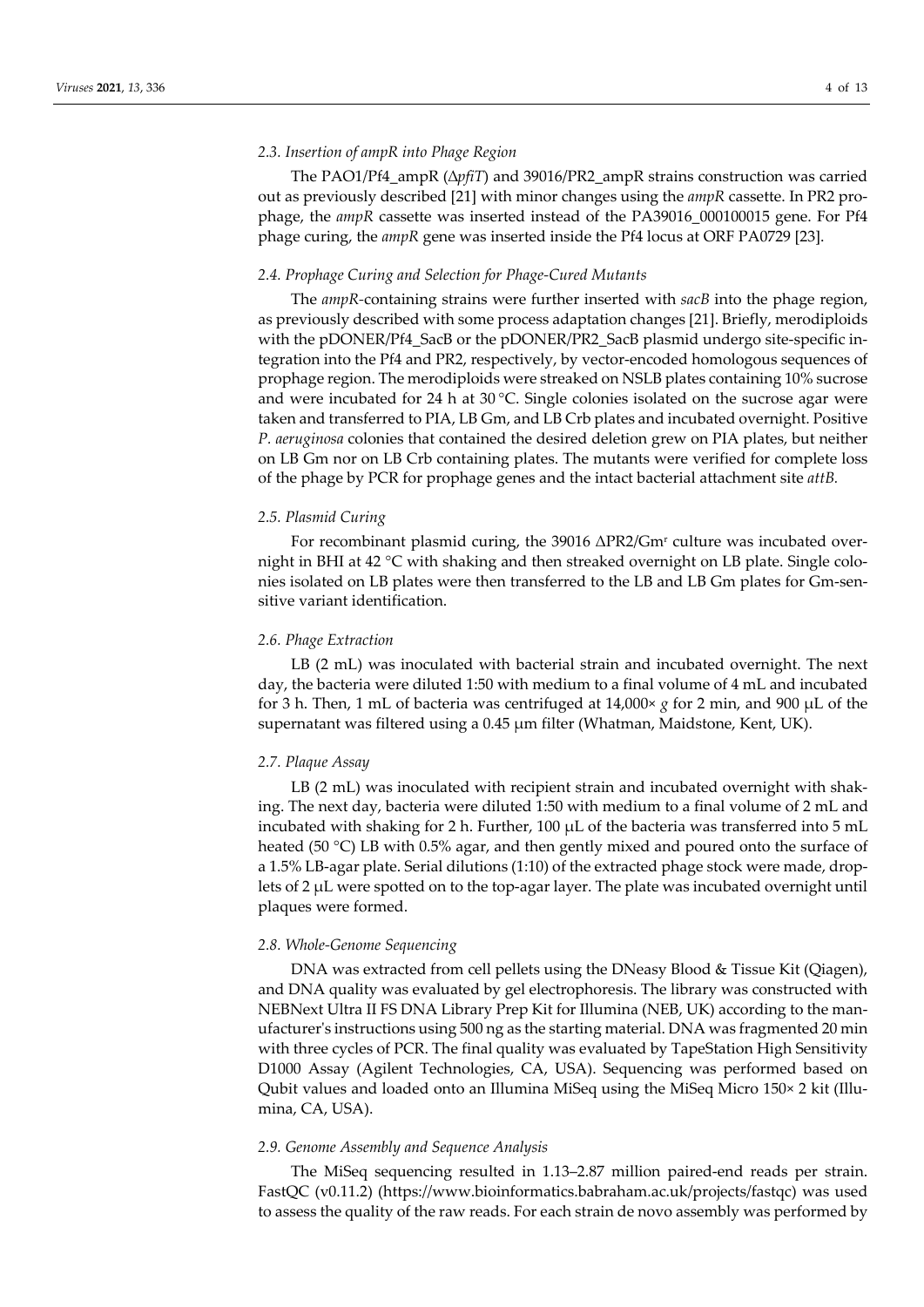SPAdes (v3.13.0) [26] with parameters -k 21,33,55,77,99,127 --careful. QUAST (v5.0.2) [27] was used for quality assessment of the genome assemblies. Contigs with a minimal length of 500 bases from the assemblies of *P. aeruginosa* 39016 (WT and mutant) and *P. aeruginosa* PAO1 (WT and mutant) were reordered according to reference genomes (NCBI Reference Sequence NZ\_CM001020.1 and NC\_002516.2, respectively) using Mauve aligner [28,29]. Regions of prophage insertion were determined using PHASTER [30]. BLAST Ring Image Generator (BRIG) (https://sourceforge.net/projects/brig/) [31], and Mauve [28] were used to compare the WT and mutant to the reference genome.

## **3. Results**

## *3.1. The Targeted Curing Principle*

The overall principle of the curing strategy is presented in Figure 1. The first step was to tag the targeted prophage with an *ampR* cassette insertion into the phage region using an allelic replacement technique. After creating the ampicillin-resistant strain, it was further used for *sacB* insertion by utilizing the site-specific integration step of the gentamicin resistance marker (*aacC1*) and *sacB* containing plasmid backbone in the allelic replacement method. Homologous regions were used to direct the backbone integration into the prophage, and in this way, a temperate *ampR/sacB/aacC1* containing-form of the prophage was created (see scheme in Figure 1). To push toward either insertion or the desired prophage curing, the merodiploids were streaked on sucrose plates. The sucrose counter-selection resulted in either no change in the *ampR*-inserted prophage (Figure 1A), integration-site deletion mutants (Figure 1B), *sacB* mutants that survived the sucrose selection (Figure 1C), or the whole prophage-cured variant (Figure 1D). Out of all these options, the prophage-cured mutant is the sole Crb-sensitive variant (Figure 1). Such a system makes it possible to select for rare colonies that lost the *ampR*-inserted prophage. The separation of the two steps was to assure insertion distance between the counter-selection and the positive-selection markers to avoid false-positive results in variants that lost all the markers but not the whole prophage.



**Figure 1.** The targeted curing method principle. The prophage is bordered by the right attachment site *attR* (dark green) and the left attachment site *attL* (orange). The first step is *ampR* (red) insertion for prophage tagging. The second step is the integration of the plasmid backbone, containing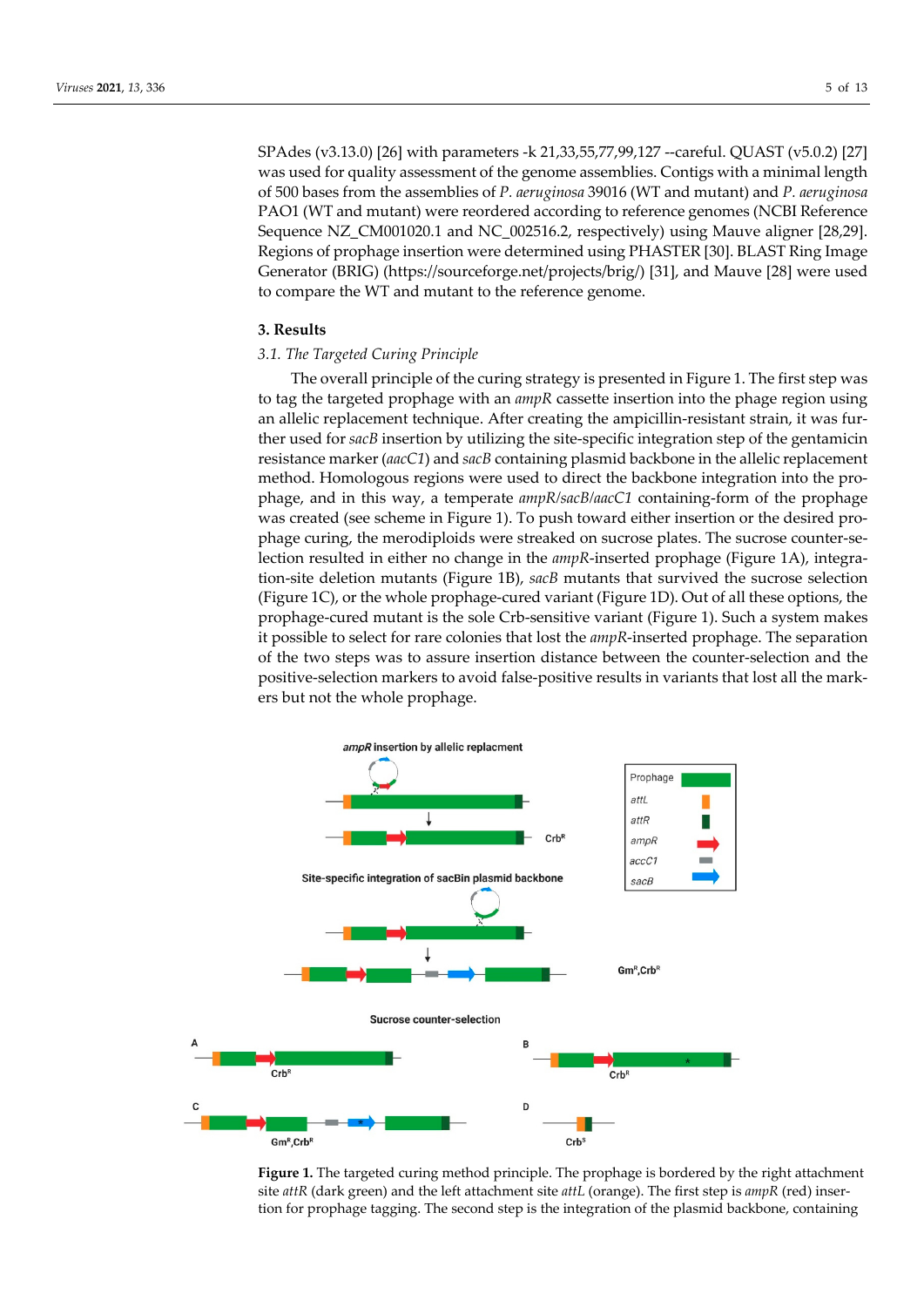*accC1* (gray) and *sacB* (light blue) into the prophage region via homologous recombination. Next, the temporal tagged prophage with the integrated *sacB* undergoes counter-selection by growing on the sucrose-containing growth medium. The counter-selection outcome can be either (**A**) unchanged tagged prophage, (**B**) integration site deletion (marked with an asterisk), (**C**) *sacB* mutated variant (asterisk), or (**D**) prophage curing. Notably, only option (**D**) would be Crb sensitive.

## *3.2. Pf4 Phage of PAO1 Curing*

The curing of Pf4 prophage of the PAO1 strain was carried out to demonstrate the efficiency of the targeted curing method.

First, PAO1/Pf4\_*ampR* (∆*pfiT)* mutant was created by inserting the *ampR* cassette instead of the PAO729 gene, which encodes for the PfiT toxin protein from the toxin–antitoxin (TA) *pfiT/pfiA* system. The insertion did not alter the bacterial growth compared to WT PAO1, and the strain still showed spontaneous phage loss [23].

To further integrate the *sacB*-containing plasmid backbone, the upstream and downstream homologous sequences of the PA0725 gene were used to direct the insertion into the prophage and create the transient *ampR/sacB/accC1* containing Pf4-containing prophage. The counter-selection on sucrose-containing medium resulted in a high yield; 100% of the analyzed colonies (40/40) were both Crb- and Gm-sensitive, indicating a potential phage loss.

Complete loss of the Pf4 prophage and the circular replicative form (RF) DNA was confirmed for this mutant by PCR amplification around the *attB* site of Pf4, the *attR* site for the integrated form, and the phage attachment site (*attP*) for the RF form of Pf4 phage (Figure 2A–C). One such mutant was randomly chosen and designated as ∆Pf4 strain. As the WT PAO1 strain exhibits immunity properties against Pf4 re-infection, the ∆Pf4 strain was tested for immunity loss. The cured strain infection with Pf4 phages, extracted from WT PAO1, resulted in plaque formation and bacterial susceptibility, unlike the WT strain (Figure 2D).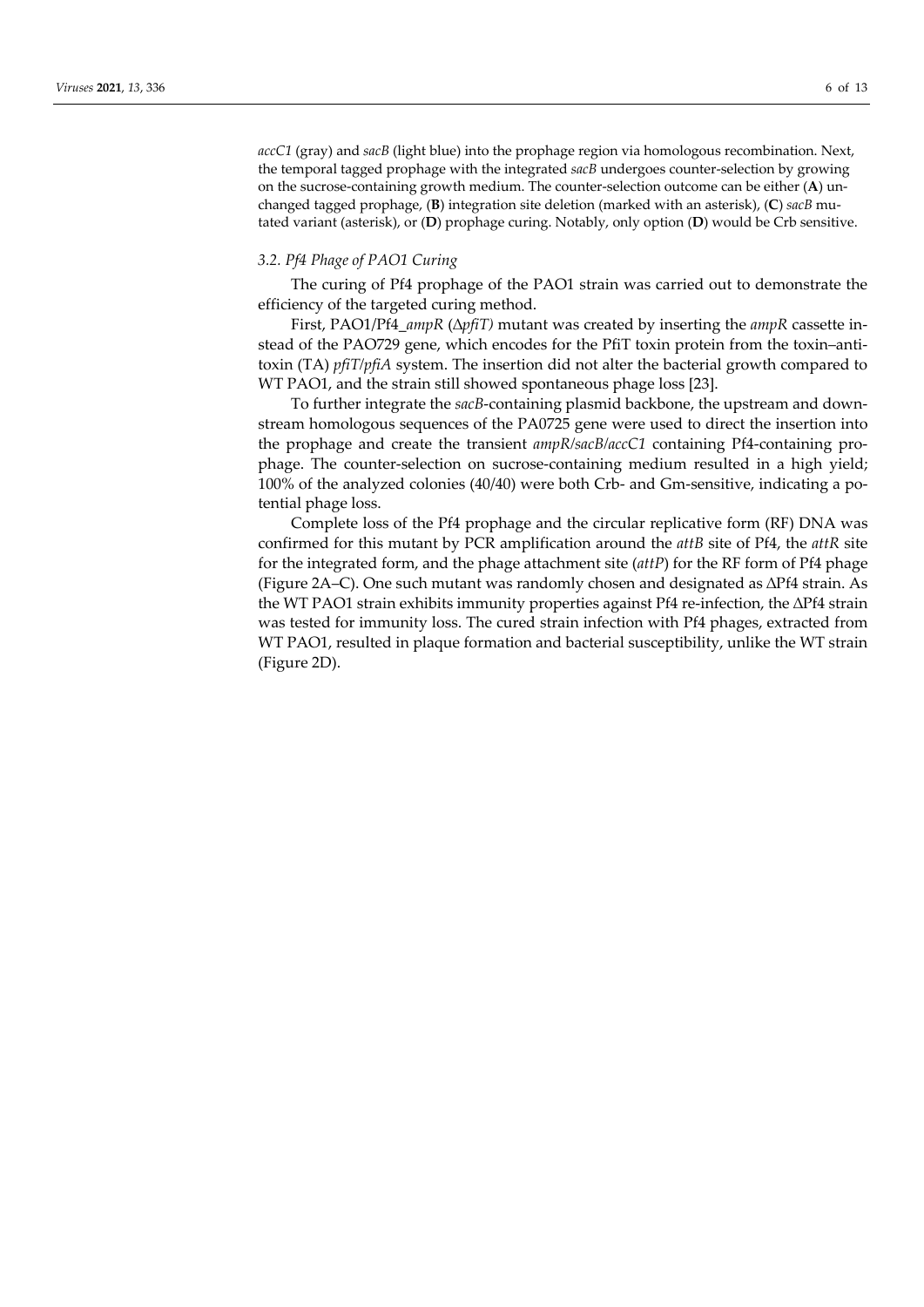

**Figure 2.** Pf4 curing verification. (A-C) Curing verification by PCR, Lanes 1–2 represent the DNA of randomly picked Crb-sensitive colonies, and lane 3 represents the WT PAO1 for control. (**A**) Amplification of 1800 bp around the Pf4 *attB* site. (**B**) Amplification of 1000 bp around the Pf4 *attR*  site that can only be amplified in the integrated form. (**C**) Amplification of 750 bp around the Pf4 *attP* site that can only be amplified in the RF form. (**D**) Curing verification by plaque assay, serial dilutions of Pf4 phage are extracted from WT PAO1 strain used to infect WT PAO1 and ∆Pf4 strain.

To assure the genome integrity of this strain and to prove once more the phage loss, whole-genome sequencing was performed to the cured strain, and the resulting assembly was aligned to the PAO1 WT sequence. The genome analysis revealed that the WT strain assembly covers 99.284% of the reference genome and that besides the Pf4 region, no additional significant insertions or deletions were detected in the mutant strain (Figure 3).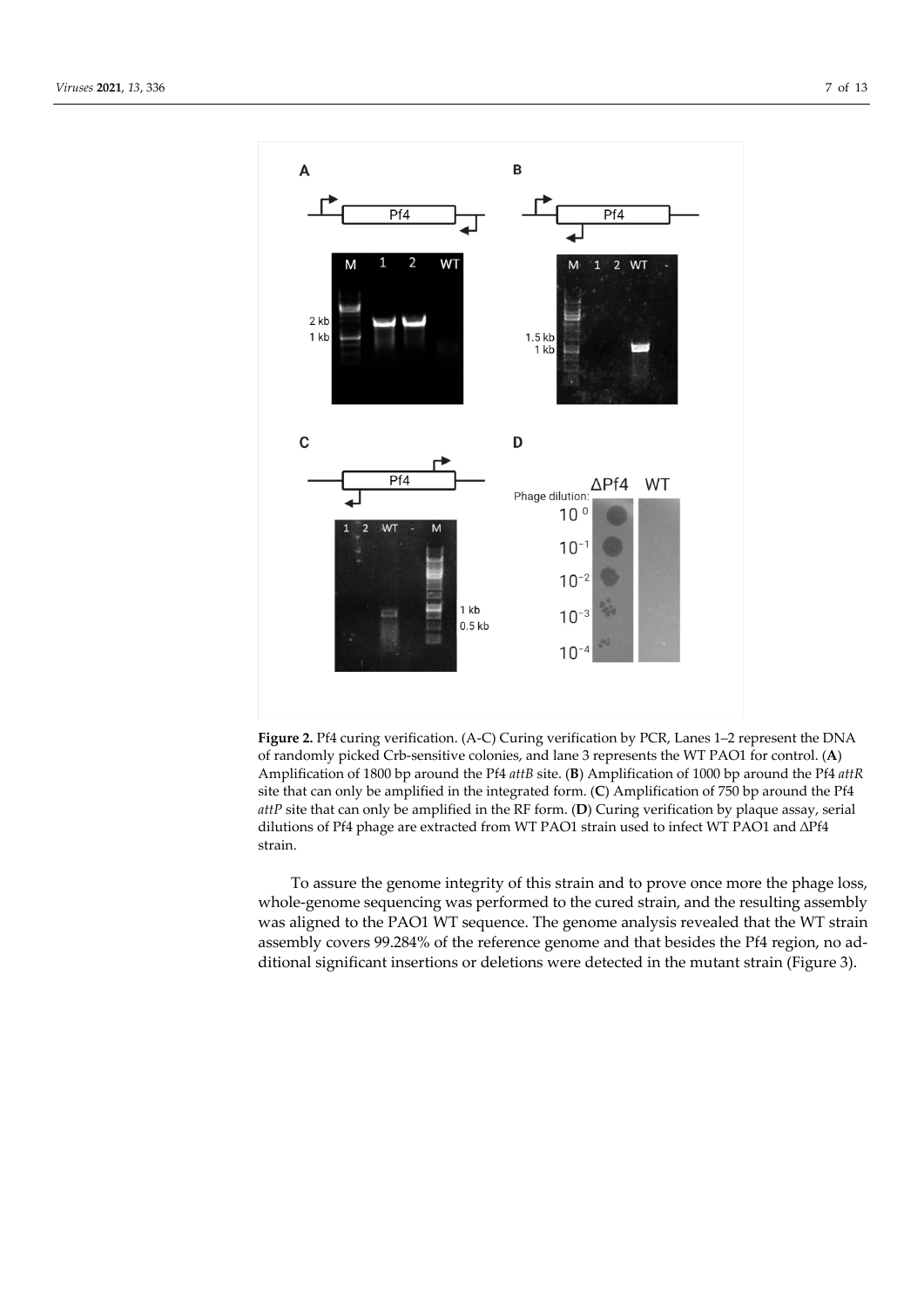

**Figure 3.** The ∆Pf4 strain differs from WT in the Pf4 region. Genomic alignment with PAO1 strain is used as a reference, PAO1 WT sequence assembly is indicated in green, and ∆Pf4 strain sequence assembly is indicated in blue. Prophage regions are labeled in red; coordinates are taken from PHASTER analysis to the reference PAO1 strain. The cured region is marked with an arrow. We note that there is a difference between our laboratory WT strain and the reference strain around region 2800 bp, but this difference is identical in the Pf4-mutant strain.

## *3.3. PR2 Phage of 39016 Curing*

Clinical isolates of *P. aeruginosa* are less attenuated than the WT PAO1 strain; thus, the genetic manipulations are limited and challenging in those isolates. In order to demonstrate the efficiency of our method for a clinical isolate, the 39016 strain of *P. aeruginosa* was tested for curing its second prophage (PR2).

First, 39016/PR2\_*ampR* mutant was created by inserting the *ampR* cassette instead of the PA39016\_000100015 gene (hypothetical protein, herein termed as AmpRin region). Next, to assure that the insertion did not affect the excision ability of PR2, a comparison of the infectivity of phages produced by WT 39016 or by 39016/PR2\_*ampR* strain has been performed. The results showed that the cassette's insertion did not impair the bacterial growth or the infectious phage production of the 39016 strain (Figure S1).

Further *sacB* integration was directed by homologous sequences upstream and downstream to the intragenic region of PR2 located between the PA39016\_000100034 and PA39016\_000100035 genes (SacBin region). After the sucrose counter-selection, the antibiotic screen revealed approximately 70% (57/80) Crb-sensitive colonies that were also Gm resistant. Prophage gene amplification indicated that the phage was lost (Figure 4A); however, the SacBin region was still present in the cured strain (Figure S2) indicating some recombinant plasmid has been created in the process that contains the *accC1* marker and the SacBin region; this strain was named "∆PR2/GmR." In order to cure the recombinant plasmid, we applied a temperature-based plasmid curing assay on ΔPR2/Gm<sup>R</sup> strain. PCR confirmed the resulting Gm-sensitive colonies for the SacBin region loss and *attB* region amplification for the complete phage loss (Figure 4B). One such mutant was chosen for study and designated as ∆PR2 strain.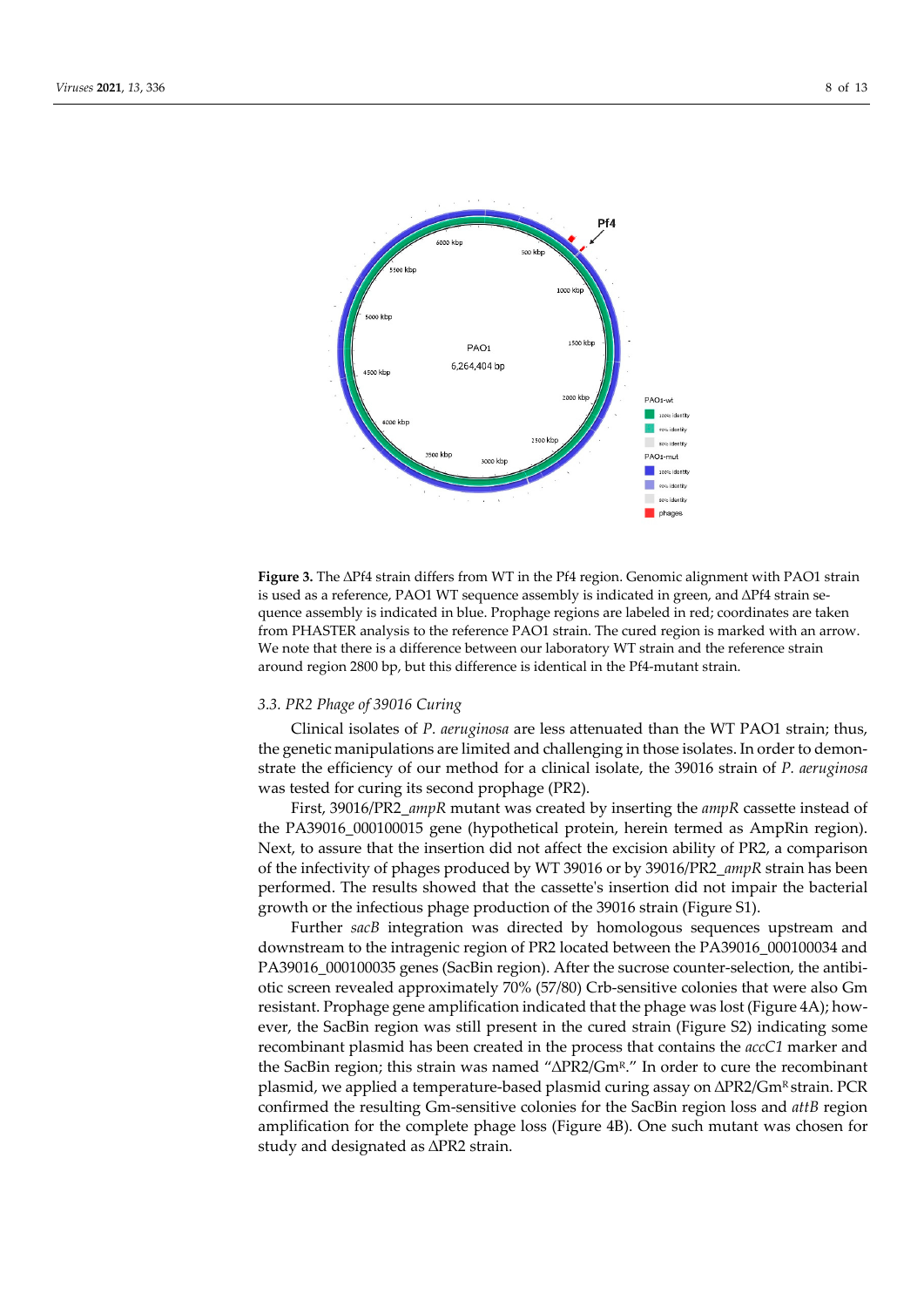

**Figure 4.** PR2 curing verification by PCR. (**A**) AmpRin region amplification results either in null, 2000 bp, or 1200 bp in the cured, *ampR*-containing, or WT strain, respectively; lanes 1–8 represent randomly picked Crb-sensitive colonies, lanes 9–10 represent Crb-resistant colonies, and the WT 39016 is for positive control. (**B**) Amplification of 2000 bp around the PR2 *attB* site of ∆PR2 and WT 39016, and positive control (ctrl) amplification of 324 bp PA39016\_100004 external gene.

To verify that both the prophage-curing and the plasmid-curing processes did not result in a high mutation rate in the ∆PR2 strain, the cured strain genome was sequenced and aligned to the WT 39016 sequence. The genome analysis revealed that PR2 was missing in the cured strain, and no additional significant insertions or deletions were detected (Figure 5). Moreover, PHASTER [30] analysis of the assembled genome of ∆PR2 revealed that the cured strain differs from the WT 39016 in its prophage content solely in the second phage; the curing process did not affect all the other phages of 39016.



**Figure 5.** The ∆PR2 strain differs from WT in the PR2 region solely. Genomic alignment with 39016 strain is used as a reference, 39016 WT sequence assembly is indicated in green, and ∆PR2 strain sequence assembly is indicated in blue. Prophage regions are labeled in red; coordinates are taken from PHASTER analysis to the reference 39016 strain. The cured region is marked with an arrow.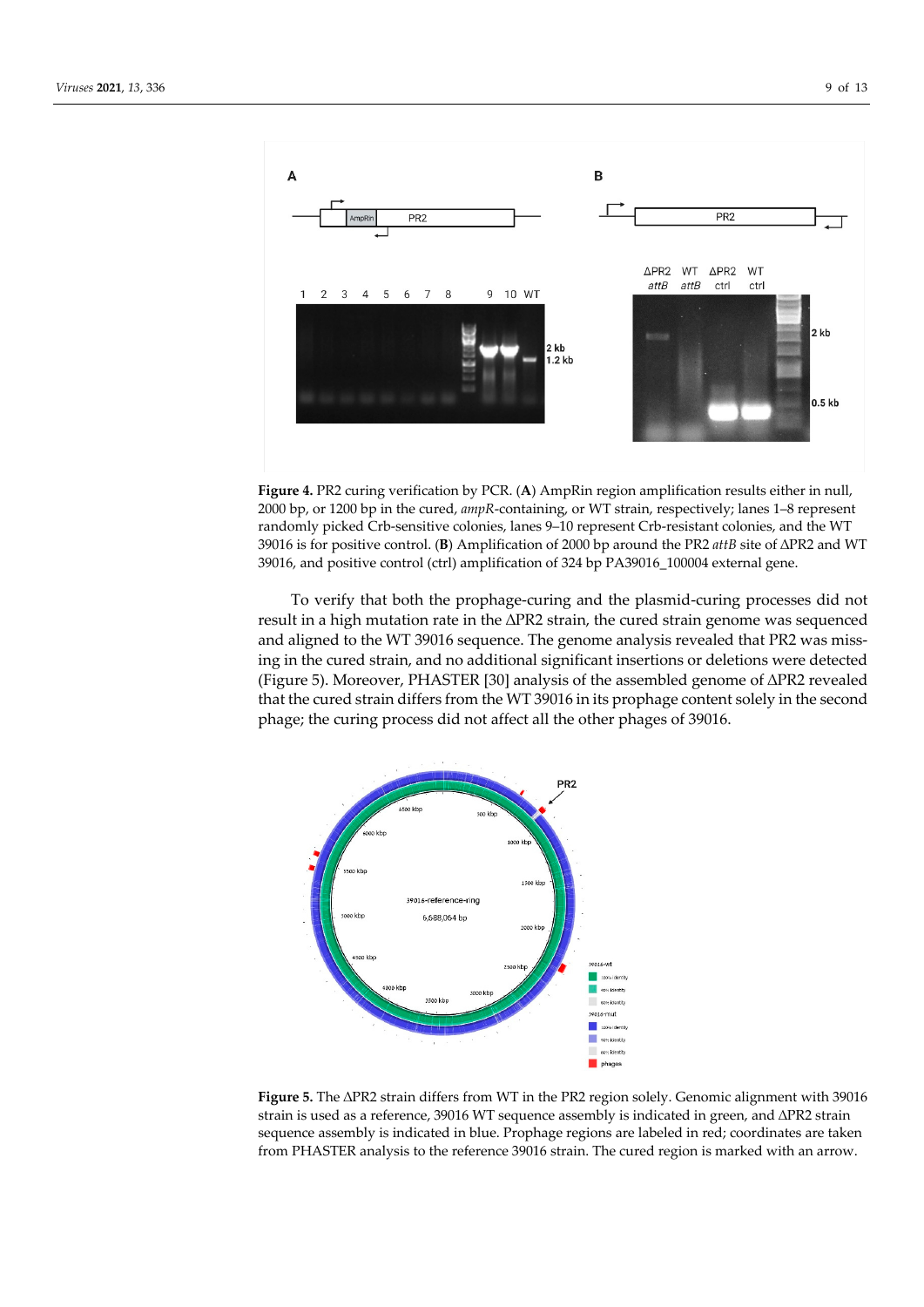Unfortunately, the attempts to use the cured  $\Delta PR2$  strain as a host by infecting with phages extracted from WT 39016 strain had failed, suggesting some cross-immunity between PR2 and the other prophages in 39016. However, as indicated by PCR amplification of the extracted intact phages, while successful PR2 virion production was observed in the WT strain, it is not produced by the cured strain (Figure S3).

## **4. Discussion**

In this study, we provide a simple counter-selection-based curing methodology. The approach was proven successful for both the laboratory PAO1 WT strain and the clinical, hard to genetically manipulate, 39016 strain. The guiding principles of the targeted method were first to avoid DNA damaging as in the usage of SOS response promoting agents, and second, to cure a specific prophage without influencing the other prophages in the genome of the poly-lysogenic strains.

The strategy for prophage targeted curing from poly-lysogenic strains should take into the similarity of the different prophages. For poly-lysogenic strains that carry different prophages, there is no need for a spatial approach; as we have shown with 39016, the other prophages are not affected by the curing process. For strains that carry highly similar prophages, the tagging step should be directed to a unique region or a low-similarity region within the prophage. PAO1 is an example of such a ploy-lysogenic strain as it carries two highly similar prophages in its genome; Pf4 and Pf6 prophages [32]. We achieved 100% curing by focusing on the unique region of Pf4 for the *ampR* insertion step to assure proper prophage-tagging, and the second step was directed into a common region with high similarity for both Pf6 and Pf4. For strains that carry multiple copies of the same prophage, it should be recommended to sequence properly following the tagging step to identify which of the prophages was eventually targeted to be cured in the second step.

The use of a counter-selection marker for prophage curing has been described before for *Streptococcus pyogenes* [33]. The method is based on first creating a streptomycin-resistant strain that is mutated in its *rpsL* gene, and further insertion of other antibiotic resistance cassette and the *rpsL* WT allele for counter-selection by streptomycin. The difficulty of using such an approach in *P. aeruginosa* is mainly because it does not harbor streptomycin resistance through genomic mutations in the *rpsL* gene [34], so the counter-selection marker is not suitable in this case. Furthermore, the resistant mutant creation process by genomic mutation might disrupt the genomic integrity and cause additional, uncontrolled mutations. Another paper described a different counter-selection-based curing technique in *Vibrio natriegens* by inserting an inducible *ccdB* toxin into the phage region and further counter-selection by toxin induction [34]. The usage of *ccdB* toxin or other toxins from TA modules might be problematic for targeted curing based on the assumption that the toxins might induce other prophages in the genome regardless of the curing process [23]. Our approach avoids such problems.

It is important to note that the curing process of PR2 from 39016 had, in addition to the targeted curing process, an additional plasmid curing step to remove the recombinant plasmid produced in the curing process. The creation of the recombinant plasmid might have occurred due to the conservation of an *oriT*, the *atcc1* cassette, and some specific, important regions of the prophage. A similar case was also reported in the curing of specific prophage in *S. pyogenes*. The produced recombinant plasmid in the reported case was related to the prophages' cross-regulatory properties. When attempting to cure the same phage, in the background of other cured prophages, the recombinant plasmid was not produced [33].

The curing process of Pf4 from PAO1 was very efficient, with a high yield of cured mutants that can serve as a surrogate for infection from PAO1-produced phages. The high yield might be related to the fact that the first curing step included the deletion of the *pfiT*  toxin gene; in other cases, it might be less efficient due to the addiction mediated by the stable toxin that will promote killing in the cured, antitoxin free variants. Thus, as part of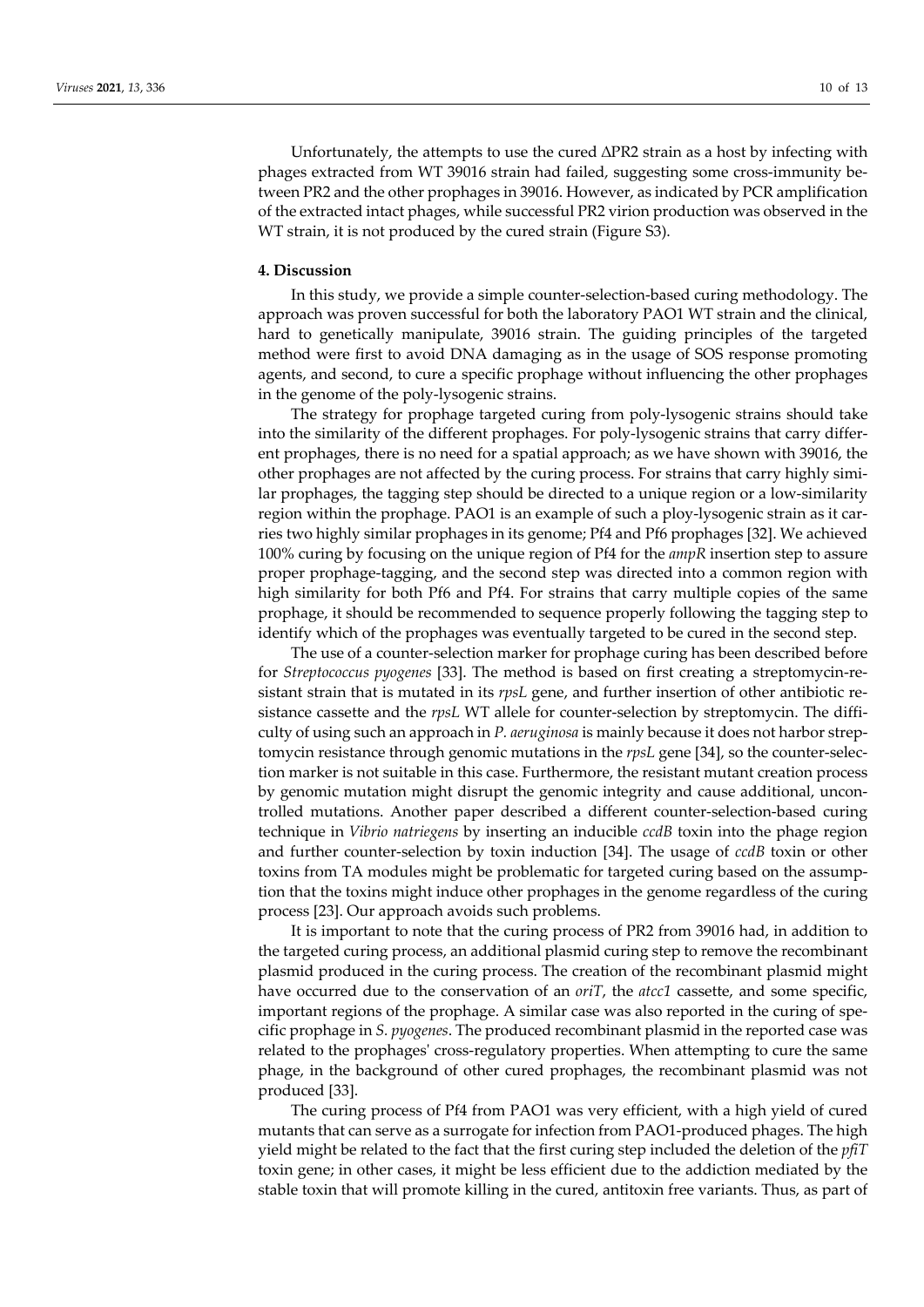the curing assay, it is recommended to initially scan for TA systems in the specific prophage sequence and target the toxin in the *ampR* insertion step.

Using the double-stage approach, we managed to overcome the difficulty with the limited counter-selection available markers for *P. aeruginosa*, when in the first stage, the *sacB* marker was used for plasmid-backbone removal, and then, the same marker was utilized to select for complete phage loss from the curing step. It is important to note that the method can potentially be applied to other mobile genetic elements and stable-plasmids that are commonly associated with bacterial virulence [35,36].

The principle of the method and the high observed efficiency gives a better understanding of prophage–host interactions. The prophage-excision event mostly attributed to the phage disadvantage for staying integrated [37] or regulated by the host for a temporary extra-chromosomal state (active lysogeny) [38], but here, we showed that under certain conditions, when the prophage's contents endanger the host, it would prefer to lose the whole prophage rather than the specific risk-containing region. This fact emphasizes the need for curing rather than deletion methods for such regions.

**Supplementary Materials:** The following are available online at www.mdpi.com/1999- 4915/13/2/336/s1, Supplementary methods, Table S1: Primers used in the study, Figure S1: *ampR* insertion into the PR2 prophage did not alter the bacterial growth and PAO1-infectious phages production, Figure S2: The SacBin region presents in PR2-cured colonies. Figure S3: PR2 phages are not produced in the cured strain.

**Author Contributions:** Conceptualization, E.S., I.Z., and E.B.; methodology, E.S, I.Z., and S.K.-L. data analysis, E.S. and I.L.-L; writing—original draft preparation, E.S.; writing—review and editing, E.S., S.S., and E.B.; supervision, E.B.; funding acquisition, E.B. All authors have read and agreed to the published version of the manuscript.

**Funding:** This work is part of the Ph.D. thesis of E.S. Partial funding for this work was through the Dyna and Fala Weinstock Foundation to E.B., the President's Scholarships, and the Merit-Based Scholarships at the Institute of Nanotechnology of Bar-Ilan University for E.S.

**Institutional Review Board Statement:** Not applicable.

**Informed Consent Statement:** Not applicable. **Data Availability Statement:** Not applicable.

**Acknowledgments:** We thank Yigal Brochin for editing the article.

**Conflicts of Interest:** The authors declare no conflicts of interest.

#### **References**

- 1. Pirnay, J.P.; Bilocq, F.; Pot, B.; Cornelis, P.; Zizi, M.; Van Eldere, J.; Deschaght, P.; Vaneechoutte, M.; Jennes, S.; Pitt, T.; et al. *Pseudomonas aeruginosa* Population Structure Revisited. *PLoS ONE* **2009**, *4*, e7740, doi:10.1371/journal.pone.0007740.
- 2. Mathee, K.; Lory, S.; Narasimhan, G.; Valdes, C.; Qiu, X.; Matewish, J.M.; Koehrsen, M.; Rokas, A.; Yandava, C.N.; Engels, R.; et al. Dynamics of *Pseudomonas aeruginosa* Genome Evolution. *Proc. Natl. Acad. Sci. USA* **2008**, *105*, 3100–3105, doi:10.1073/Pnas.0711982105.
- 3. James, C.E.; Fothergill, J.L.; Kalwij, H.; Hall, A.J.; Cottell, J.; Brockhurst, M.A.; Winstanley, C. Differential Infection Properties of Three Inducible Prophages from an Epidemic Strain of *Pseudomonas aeruginosa*. *BMC Microbiol.* **2012**, *12*, 216, doi:10.1186/1471- 2180-12-216.
- 4. Aloush, V.; Navon-Venezia, S.; Seigman-Igra, Y.; Cabili, S.; Carmeli, Y. Multidrug-Resistant *Pseudomonas aeruginosa*: Risk Factors and Clinical Impact. *Antimicrob. Agents Chemother.* **2006**, *50*, 43–48, doi:10.1128/AAC.50.1.43-48.2006.
- 5. Gellatly, S.L.; Hancock, R.E.W. *Pseudomonas aeruginosa*: New Insights into Pathogenesis and Host Defenses. *Pathog. Dis.* **2013**, *67*, 159–173, doi:10.1111/2049-632X.12033.
- 6. Wiehlmann, L.; Wagner, G.; Cramer, N.; Siebert, B.; Gudowius, P.; Morales, G.; Kohler, T.; van Delden, C.; Weinel, C.; Slickers, P.; et al. Population Structure of *Pseudomonas aeruginosa*. *Proc. Natl. Acad. Sci. USA* **2007**, *104*, 8101–8106, doi:10.1073/pnas.0609213104.
- 7. Payet, J.P.; Suttle, C.A. To Kill or Not to Kill: The Balance between Lytic and Lysogenic Viral Infection Is Driven by Trophic Status. *Limnol. Oceanogr.* **2013**, *58*, 465–474, doi:10.4319/lo.2013.58.2.0465.
- 8. Howard-Varona, C.; Hargreaves, K.R.; Abedon, S.T.; Sullivan, M.B. Lysogeny in Nature: Mechanisms, Impact and Ecology of Temperate Phages. *ISME J.* **2017**, *11*, 1511–1520, doi:10.1038/ismej.2017.16.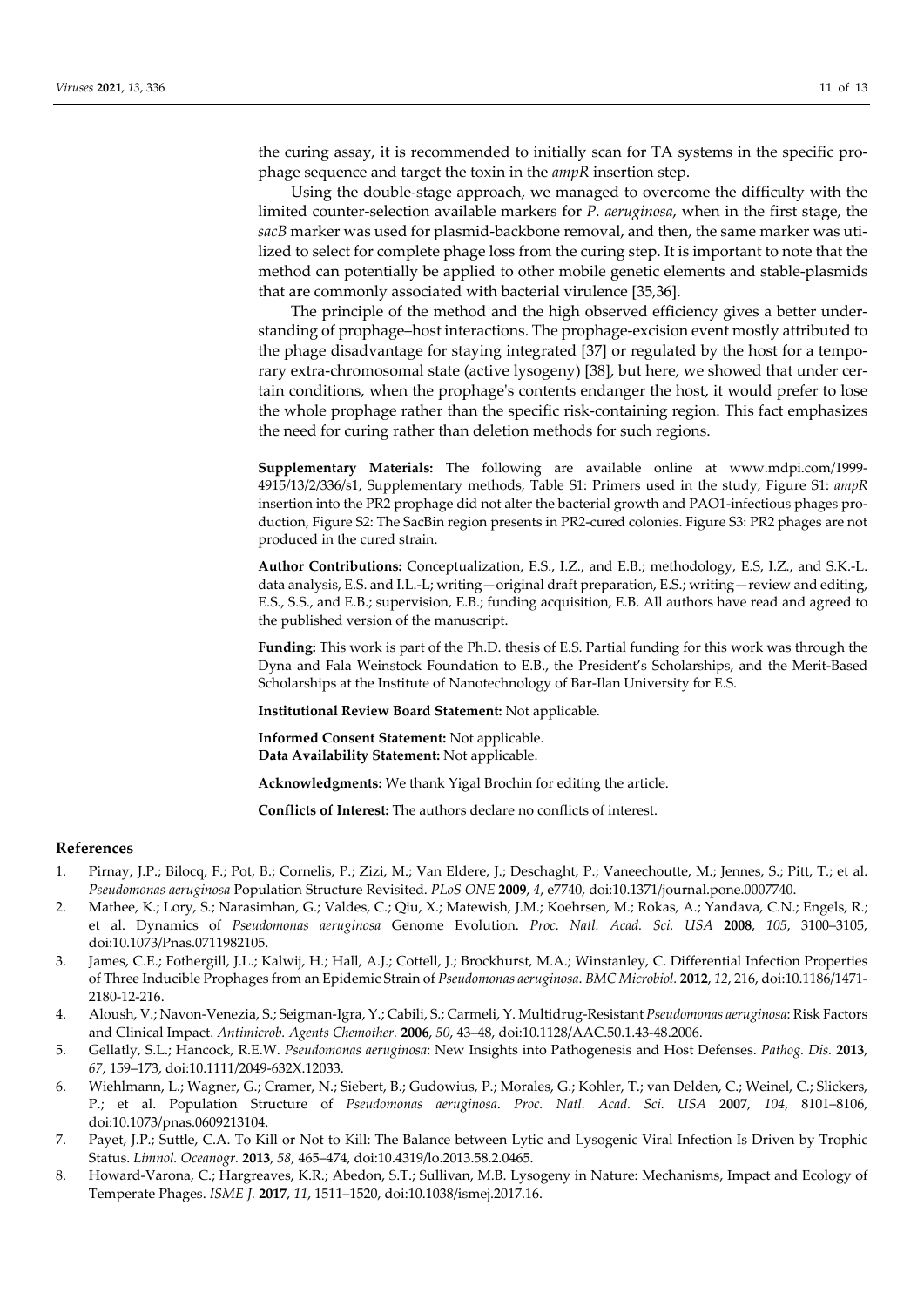- 9. Canchaya, C.; Proux, C.; Fournous, G.; Bruttin, A.; Brüssow, H. Prophage Genomics. *Microbiol. Mol. Biol. Rev.* **2003**, *67*, 238–276, doi:10.1128/MMBR.67.2.238-276.2003.
- 10. Silby, M.W.; Winstanley, C.; Godfrey, S.A.C.; Levy, S.B.; Jackson, R.W. *Pseudomonas* Genomes: Diverse and Adaptable. *FEMS Microbiol. Rev.* **2011**, *35*, 652–680, doi:10.1111/j.1574-6976.2011.00269.x.
- 11. Knezevic, P.; Voet, M.; Lavigne, R. Prevalence of Pf1-like (pro)Phage Genetic Elements among *Pseudomonas aeruginosa* Isolates. *Virology* **2015**, *483*, 64–71, doi:10.1016/j.virol.2015.04.008.
- 12. Rice, S.A.; Tan, C.H.; Mikkelsen, P.J.; Kung, V.; Woo, J.; Tay, M.; Hauser, A.; McDougald, D.; Webb, J.S.; Kjelleberg, S. The Biofilm Life Cycle and Virulence of *Pseudomonas aeruginosa* Are Dependent on a Filamentous Prophage. *ISME J.* **2009**, doi:10.1038/ismej.2008.109.
- 13. Kuzio, J.; Kropinski, A.M. O-Antigen Conversion in *Pseudomonas aeruginosa* PAO1 by Bacteriophage D3. *J. Bacteriol.* **1983,**  doi:10.1128/JB.155.1.203-212.1983.
- 14. Hayashi, T.; Baba, T.; Matsumoto, H.; Terawaki, Y. Phage-conversion of Cytotoxin Production in *Pseudomonas aeruginosa*. *Mol. Microbiol.* **1990**, doi:10.1111/j.1365-2958.1990.tb00547.x.
- 15. Webb, J.S.; Lau, M.; Kjelleberg, S. Bacteriophage and Phenotypic Variation in *Pseudomonas aeruginosa* Biofilm Development. *J. Bacteriol.* **2004**, *186*, 8066–8073, doi:10.1128/JB.186.23.8066-8073.2004.
- 16. Secor, P.R.; Sweere, J.M.; Michaels, L.A.; Malkovskiy, A.V.; Lazzareschi, D.; Katznelson, E.; Rajadas, J.; Birnbaum, M.E.; Arrigoni, A.; Braun, K.R.; et al. Filamentous Bacteriophage Promote Biofilm Assembly and Function. *Cell Host Microbe* **2015**, doi:10.1016/j.chom.2015.10.013.
- 17. Zander, I. Identifying and Examining the Effect of Bacteriophage Derived Genes on *Pseudomonas aeruginosa* Virulence and Physiology, unpublished.
- 18. Novick, R. Properties of a Cryptic High-Frequency Transducing Phage in *Staphylococcus aureus*. *Virology* **1967**, doi:10.1016/0042- 6822(67)90105-5.
- 19. Wiederholt, K.M.; Steele, J.L. Prophage Curing and Partial Characterization of Temperate Bacteriophages from Thermolytic Strains of *Lactococcus lactis* Ssp. Cremoris. *J. Dairy Sci.* **1993**, *76*, 921–930.
- 20. Gay, P.; Le Coq, D.; Steinmetz, M.; Berkelman, T.; Kado, C.I. Positive Selection Procedure for Entrapment of Insertion Sequence Elements in Gram-Negative Bacteria. *J. Bacteriol.* **1985**, doi:10.1128/jb.164.2.918-921.1985.
- 21. Hmelo, L.R.; Hmelo, B.R.; Almblad, H.; Love, M.E.; Randall, T.E.; Tseng, B.S.; Lin, C.; Irie, Y.; Storek, K.M.; Yang, J.J.; et al. Precision-Engineering the *Pseudomonas aeruginosa* Genome with Two-Step Allelic Exchange. *Nat. Rev Drug Discov.* **2016**, *5*, 1–8, doi:10.4172/2157-7633.1000305.Improved.
- 22. Wozniak, D.J.; Ohman, D.E. *Pseudomonas aeruginosa* AlgB, a Two-Component Response Regulator of the NtrC Family, Is Required for AlgD Transcription. *J. Bacteriol.* **1991**, doi:10.1128/jb.173.4.1406-1413.1991.
- 23. Zander, I.; Shmidov, E.; Roth, S.; Ben-David, Y.; Shoval, I.; Shoshani, S.; Danielli, A.; Banin, E. Characterization of PfiT/PfiA Toxin-antitoxin System of *Pseudomonas aeruginosa* That Affects Cell Elongation and Prophage Induction. *Environ. Microbiol.* **2020**, doi:10.1111/1462-2920.15102.
- 24. Simon, R.; Priefer, U.; Puhler, A. A Broad Host Range Mobilization System for in Vivo Genetic Engineering: Transposon Mutagenesis in Gram Negative Bacteria. *Nat. Biotechnol.* **1983**, 784–791.
- 25. Schweizer, H.P. *Escherichia-Pseudomonas* Shuttle Vectors Derived from PUC18/19. *Gene* **1991**, *97*, 109–112, doi:10.1016/0378- 1119(91)90016-5.
- 26. Bankevich, A.; Nurk, S.; Antipov, D.; Gurevich, A.A.; Dvorkin, M.; Kulikov, A.S.; Lesin, V.M.; Nikolenko, S.I.; Pham, S.; Prjibelski, A.D.; et al. SPAdes: A New Genome Assembly Algorithm and Its Applications to Single-Cell Sequencing. *J. Comput. Biol.* **2012**, doi:10.1089/cmb.2012.0021.
- 27. Gurevich, A.; Saveliev, V.; Vyahhi, N.; Tesler, G. QUAST: Quality Assessment Tool for Genome Assemblies. *Bioinformatics* **2013**, doi:10.1093/bioinformatics/btt086.
- 28. Rissman, A.I.; Mau, B.; Biehl, B.S.; Darling, A.E.; Glasner, J.D.; Perna, N.T. Reordering Contigs of Draft Genomes Using the Mauve Aligner. *Bioinformatics* **2009**, doi:10.1093/bioinformatics/btp356.
- 29. Darling, A.E.; Mau, B.; Perna, N.T. Progressivemauve: Multiple Genome Alignment with Gene Gain, Loss and Rearrangement. *PLoS ONE* **2010**, doi:10.1371/journal.pone.0011147.
- 30. Arndt, D.; Grant, J.R.; Marcu, A.; Sajed, T.; Pon, A.; Liang, Y.; Wishart, D.S. PHASTER: A Better, Faster Version of the PHAST Phage Search Tool. *Nucleic Acids Res.* **2016**, *44*, W16–W21, doi:10.1093/nar/gkw387.
- 31. Alikhan, N.F.; Petty, N.K.; Ben Zakour, N.L.; Beatson, S.A. BLAST Ring Image Generator (BRIG): Simple Prokaryote Genome Comparisons. *BMC Genomics* **2011**, doi:10.1186/1471-2164-12-402.
- 32. Mai-Prochnow, A.; Hui, J.G.K.; Kjelleberg, S.; Rakonjac, J.; McDougald, D.; Rice, S.A. "Big Things in Small Packages: The Genetics of Filamentous Phage and Effects on Fitness of Their Host." *FEMS Microbiol. Rev.* **2015**, *39*, 465–487, doi:10.1093/femsre/fuu007.
- 33. Euler, C.W.; Juncosa, B.; Ryan, P.A.; Deutsch, D.R.; McShan, W.M.; Fischetti, V.A. Targeted Curing of All Lysogenic Bacteriophage from *Streptococcus pyogenes* Using a Novel Counter-Selection Technique. *PLoS ONE* **2016**, *11*, e0146408, doi:10.1371/journal.pone.0146408.
- 34. Ward, H.; Perron, G.G.; MacLean, R.C. The Cost of Multiple Drug Resistance in *Pseudomonas aeruginosa*. *J. Evol. Biol.* **2009**, *22*, 997–1003, doi:10.1111/j.1420-9101.2009.01712.x.